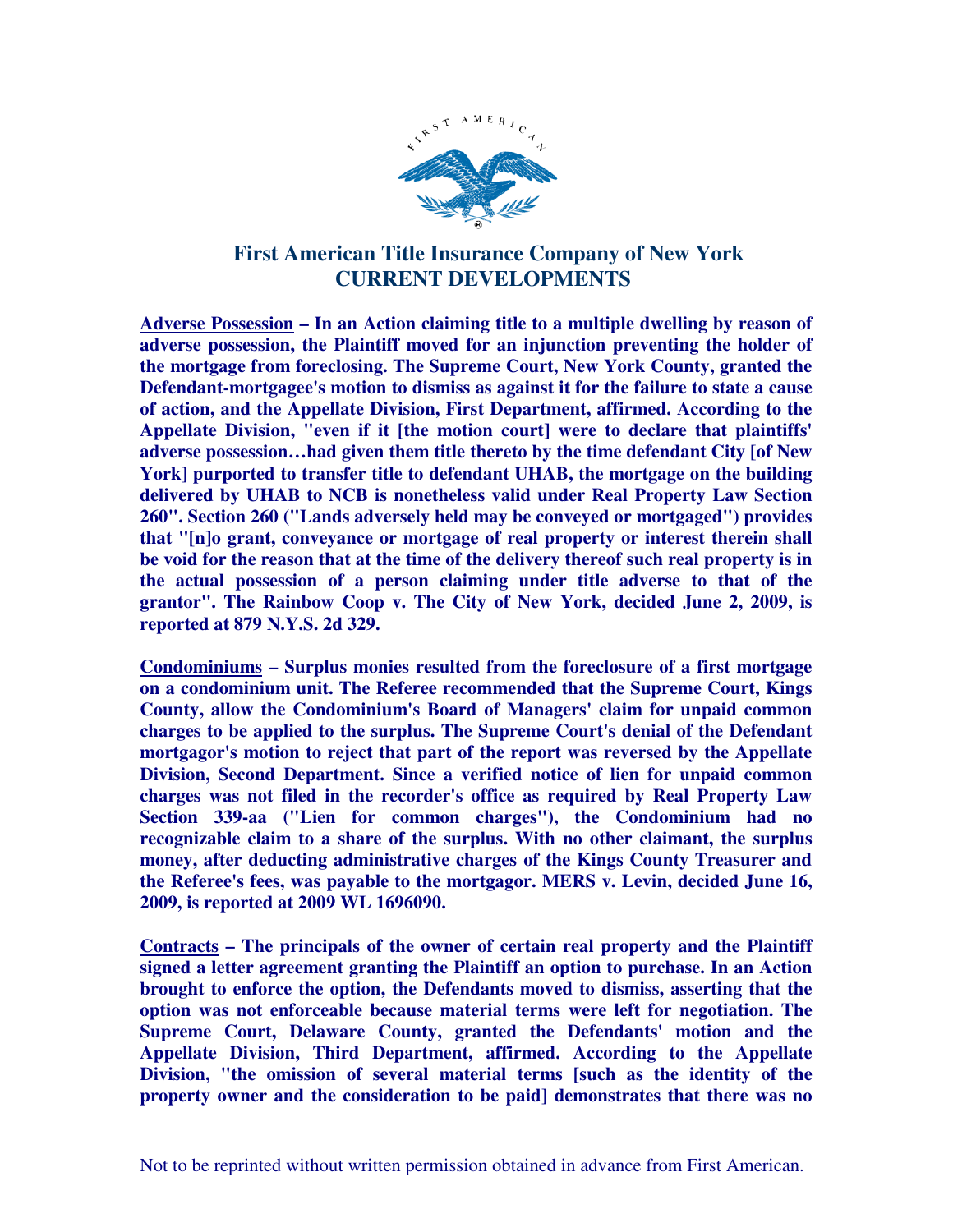**final meeting of the parties' minds as to the purchase option". Further, the letter agreement stated that the parties would later sign "a more formal document". The letter agreement "was merely an agreement to agree". Follender v. Prior, decided June 25, 2009, is reported at 2009 WL 1794428.** 

**Contracts – Defendant offered to sell property located between boundary markers which, according to the tax map, included 83 feet of lake frontage. A survey done after the contract of sale was executed disclosed that the property actually included 114.7 feet of lake frontage. The Defendant sought to rescind the contract, claiming that there was a mutual mistake as to the actual size of the property. The Plaintiff sued for specific performance. The Supreme Court, Chautauqua County, granted the Plaintiff's motion for summary judgment, and the Appellate Division, Fourth Department, affirmed. According to the Appellate Division, "there was no mutual mistake with respect to the property that defendant contracted to sell to plaintiffs…The failure of defendant to obtain a survey of the property to determine its actual size prior to entering into the contract or to specify in the contract a price per foot for the lake frontage belies her contention that a price based on the precise amount of lake frontage and a per foot calculation was a material element of the contract about which the parties were mistaken". Nowicki v. Espersen, decided June 12, 2009, was reported at 2009 WL 1652829.** 

**Equitable Subrogation – Plaintiff brought an Action to impose a constructive trust on property to which title was held by his former cohabitant, Defendant Hoffman ("Hoffman"). Notwithstanding the filing of the notice of pendency, Defendant Hoffman obtained a mortgage loan from Delta Funding ("Delta"), a portion of the proceeds of which were used to pay off a prior recorded mortgage securing an obligation of both Plaintiff and Hoffman. HSBC, the assignee of the Delta mortgage, moved to intervene, requesting that its mortgage be equitably subrogated to the mortgage satisfied with the proceeds of the loan secured by its mortgage. The Supreme Court, Otsego County, granted judgment in favor of the Plaintiff for a constructive trust, ordered an inquest to determine the interests of the Plaintiff and Hoffman in the property, and dismissed HSBC's cross and counter claims for equitable subrogation. The Appellate Division, Third Department, holding that equitable subrogation applied, reversed that part of the lower court's Order dismissing HSBC's claims and granted its motion to intervene. To hold otherwise, according to the Court, because Delta did not have actual knowledge of the prior mortgage when it made the loan, "would provide a windfall to plaintiff by allowing him to have his original mortgage debt extinguished while at the same time maintain a right to the subject property that is superior to the mortgagee that furnished the funds that extinguished the first mortgage". Delta's title agent did not report the prior mortgage. Elwood v. Hoffman, decided April 2, 2009, is reported at 876 N.Y.S. 2d 538.** 

**Legal Representation - The Plaintiff had informed the Defendant, her attorney in the purchase of a condominium unit in Brooklyn, that she was purchasing the unit**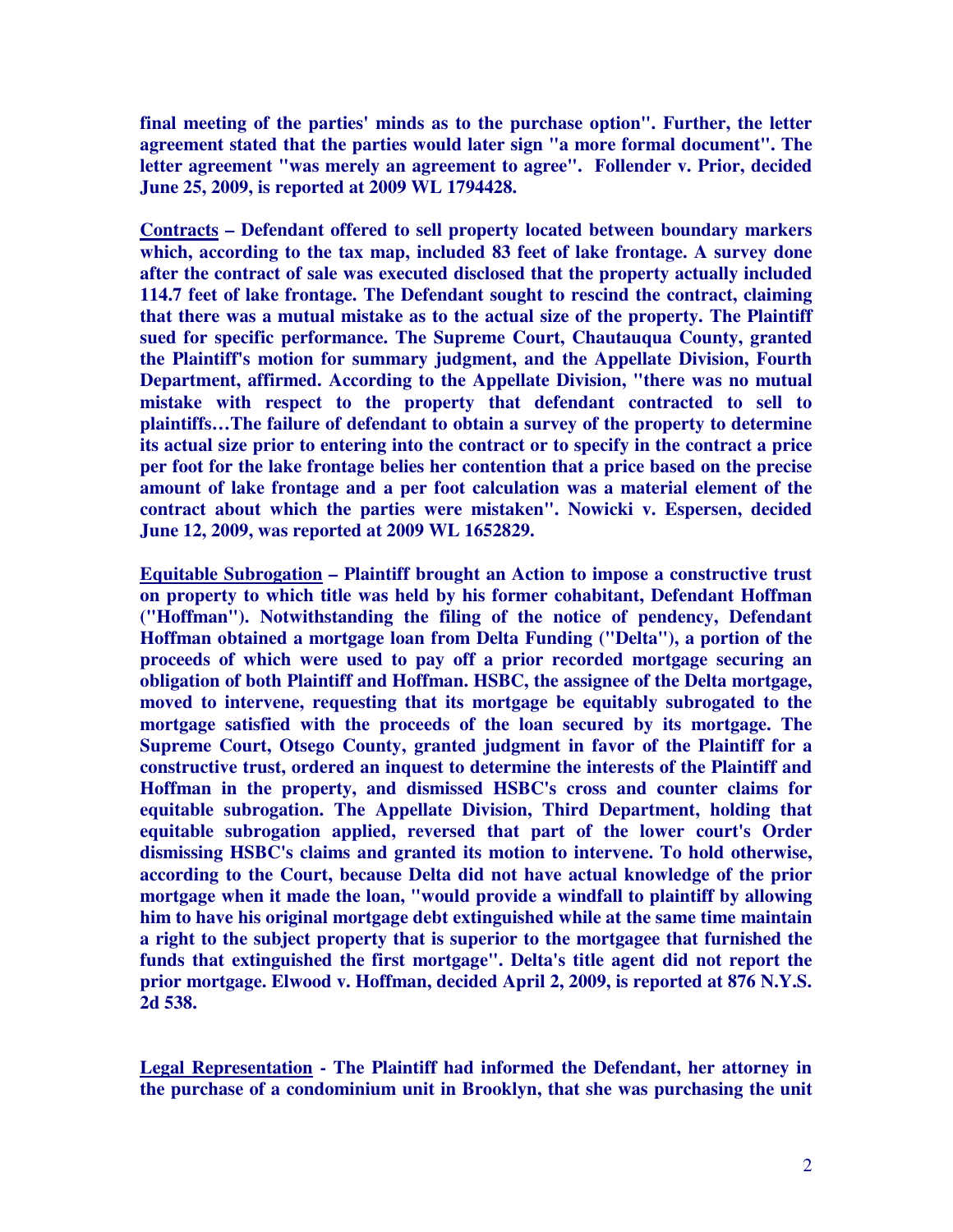**specifically because of the view from the unit. The Defendant did not disclose to the Plaintiff that the adjoining one-family dwelling was intended to be demolished and replaced by a four family structure which would obstruct the view, knowledge he had obtained from representing the seller of that adjoining property. The new building was constructed and does obstruct the Plaintiff's view. The Supreme Court, Kings County, denied the Defendant's motion to dismiss the cause of action for legal malpractice but dismissed causes of action claiming breach of contract and breach of fiduciary duty, since they sought the same relief as the legal malpractice cause of action. Romano v. Ficchi, decided May 22, 2009, is reported at 2009 WL 1460781.** 

**Mortgage Foreclosures/Power of Sale – The authority to commence a foreclosure under Article 14 of the Real Property Actions and Proceedings Law, "Foreclosure of [a] Mortgage by [a] Power of Sale", has not been extended past June 30, 2009. Foreclosures commenced under Article 14 prior to July 1, 2009 may, however, continue. According to Chapter 123 of the Laws of 2005, extending the prior sunset date, "[t]his Act shall take effect immediately and shall remain in force and effect until July 1, 2009, when, upon such date article 14 of the real property actions and proceedings law, as added by this act, shall be deemed repealed, but shall apply to any non-judicial proceeding in which the notice of pendency has been filed on or before such date".** 

**Mortgage Fraud – In the foreclosure of a mortgage for \$315,000 on a residence in Brooklyn, Plaintiff moved for the appointment of referee to determine the amount owed and for a judgment of foreclosure. No payment on the note had been made. In inquiring into the circumstances attending the loan, Judge Jacobson, of the Supreme Court, King County, found that the Defendant was a taxi driver earning less than \$70,000 a year, and his loan was approved without any verification of the assets he claimed on the loan application. The Court stated that the transfer of title to the Defendant appeared to be a transfer to a "straw man" to facilitate a fraud. The Court denied the relief sought and it referred the matter to the District Attorney, the Attorney General's Fraud Division, and the Banking Department's Criminal Investigation Bureau. Argent Mortgage Company LLC v. Mentesana, decided April 17, 2009, is reported at 2009 WL 1110635.** 

**Municipalities/"Gift or Loan Clause" – In 2002, the Village of Valley Stream sold a parcel of land, taking back a purchase money mortgage to secure a note at 5% interest for the entire purchase price. A civic organization and residents of the Village brought an Article 78 proceeding seeking an Order annulling the Village's resolution which authorized the sale and enjoining the Village from closing on the sale. Petitioners alleged that the transaction violated the "Gift or Loan clause", Article VIII Section 1, of the New York State Constitution which provides, in part, that "[n]o county, city town, village or school district shall give or loan any money or property to or in aid of any individual, or private corporation or association, or private undertaking…". The Supreme Court, Nassau County, dismissed the petition, but the Appellate Division, Second Department, held that the purchase money mortgage was a loan prohibited by the Gift or Loan clause. The Court of**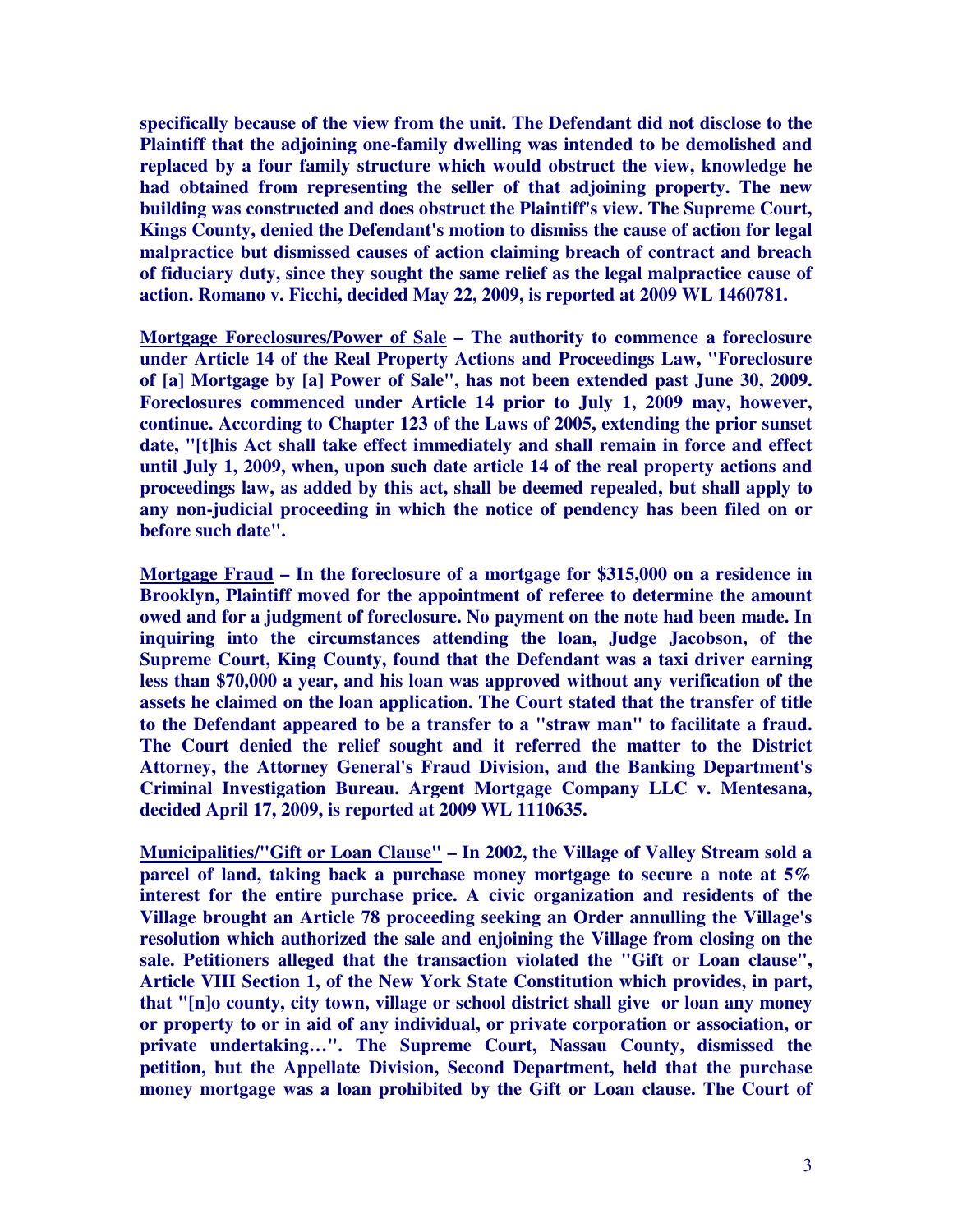**Appeals reversed the Order of the Appellate Division and reinstated the judgment of the Supreme Court. Citing its 1968 decision in Mandelino v. Fribourg (23 N.Y.2d 145), in which the Court held that a purchase money mortgage was not a loan for the purpose of the application of the State's usury laws, the Court of Appeals held the deferred payments were consideration for the sale and not an unconstitutional loan. Matter of 10 East Realty, LLC v. Incorporated Village of Valley Stream, decided March 31, 2009, is reported at 12 N.Y.3d 212.** 

**New York City/Department of Buildings – Current Developments issued April 16, 2009 reported that The City of New York will require architects and engineers filing applications with the Building Department (the "Department") for new buildings and for major enlargements of existing buildings to upload to the Department's website a new Zoning Diagram Form ZD1 and certain other documents. The Department of Buildings has announced that the new procedure will be effective on July 13, 2009. The period within which the public can challenge the proposed development has been changed from 30 days to 45 days.** 

**The Department's Press Release, dated June 9, 2009, is posted at http://www.nyc.gov/html/dob/html/news/pr\_development\_challenge\_060909.shtml. New RCNY Section 101-15 ("Public challenge of department zoning approvals") is available at http://www.nyc.gov/html/dob/downloads/rules/1\_RCNY\_101-15.pdf.** 

**New York City/Registration Statements – A Registration Statement, also known as a "Preliminary Residential Property Transfer Form", is required to be filed when recording a deed or a lease of a building which is a multiple dwelling in New York City, unless an affidavit is submitted that the premises is not a multiple dwelling. Current Developments issued April 16, 2009 reported that effective May 3, 2009, pursuant to the requirements of Local Law 56 of 2008, a Registration Statement is also required to be filed for all one-and-two family dwellings "when neither the owner nor any family member occupies the dwelling". A "family member" for this purpose is defined to include "an owner's spouse, domestic partner, parent, parentin-law, child, sibling, sibling-in-law, grandparent or grandchild". The Local Law, which amends Sections 27-2097 ("Registration; time to file"), 27-2098 ("Registration statement; contents") and 27-2099 ("Registration statement; change of ownership or title") of the City's Administrative Code, can be obtained at http://www.nyccouncil.info/pdf\_files/bills/law08056.pdf.** 

**The Department of Housing Preservation and Development has issued a revised Affidavit in Lieu of Registration, a copy of which accompanies this Bulletin. The New York City Register, in whose offices documents are recorded in New York, Bronx, Brooklyn and Queens Counties, advises that the prior form of Affidavit will be accepted by her offices only until the end of July.**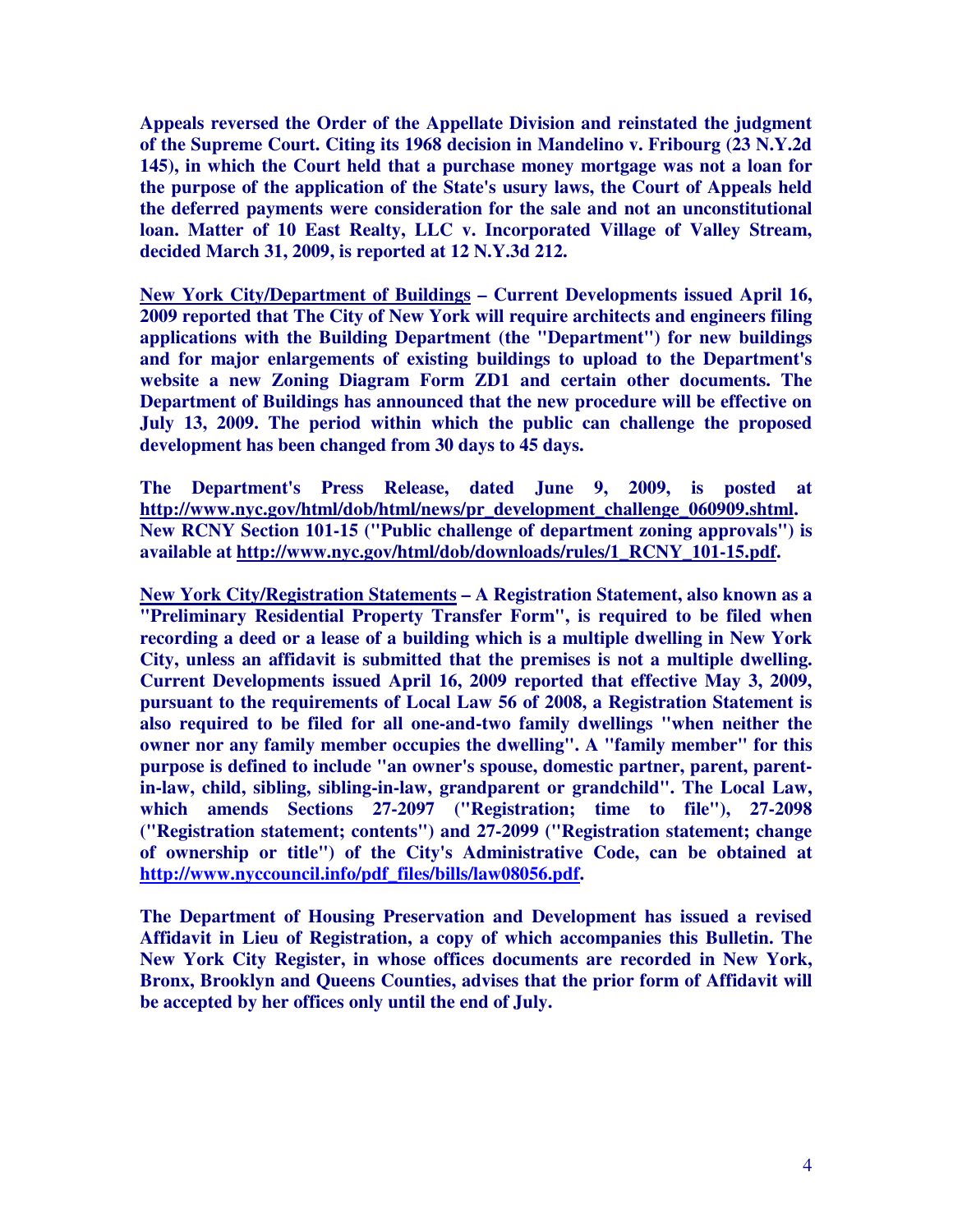**New York City/Tax Lien Sales –An Action was commenced to foreclose a tax lien representing unpaid water and sewer charges sold by The City of New York to the Bank of New York, as collateral agent and custodian of the NYCTL 1998-2 Trust. Following issuance of a judgment of foreclosure and sale, the referee appointed to compute the amount due found that certain of the amounts assessed were invalid and recalculated the amount due based on prior meter readings. The referee's report also recommended that the Plaintiff refund to the property owner the part of the water and sewer charges that was paid under protest. The Supreme Court, Kings County, granted the property owner's motion to confirm the report and ordered the Plaintiff to refund the overpayments. The Appellate Division, Second Department, however, reversed the Order of the lower court and remitted the matter to the Supreme Court for a determination of the amount due the Plaintiff based on the original assessments underlying the tax lien certificate. According to the Appellate Division, the property owner having failed to pursue administrative remedies under 15 RCNY Appx A, Part VI ("Department of Environmental Protection/Billing Programs") or commence an Article 78 proceeding to challenge the assessments, was precluded from challenging the assessments in the foreclosure. NYCTL 1998-2 Trust v. T. Jan Realty Corp., decided June 9, 2009, is reported at 2009 WL 1636258.** 

**Notice of Pendency/The City of New York –The Civil Court, City of New York, for Kings County, denied a motion to cancel a notice of pendency filed in an Action seeking an Order directing the Respondents to correct violations of the Multiple Dwelling Law and the Housing Maintenance Code at a property in Brooklyn. Although the parties had entered into a Consent Order "so ordered" by the Civil Court, pursuant to which all outstanding violations were to be corrected within certain time frames, proof was not submitted that the violations had been cured. Absent such proof, the matter had not been "settled" within the meaning of Civil Practice Law and Rules Section 6514 ("Motion for cancellation of notice of pendency") which provides, in part, that "[t]he court, upon motion…shall direct any county clerk to cancel a notice of pendency,...if the action has been settled, discontinued or abated…". The motion was denied without prejudice to renew upon certification that all of the violations had been certified as corrected. Department of Housing Preservation and Development v. French Open LLC, decided June 10, 2009, is reported at 23 Misc. 3d 1138 and 2009 WL 1636537.** 

**Rule Against Perpetuities – According to Estates, Powers and Trusts Law Section 9- 1.1(b), "[n]o estate in property shall be valid unless it must vest, if at all, not later than twenty-one years after one or more lives in being at the creation of the estate and any period of gestation involved…". In Bleecker Street Tenants Corp. v. Bleecker Jones LLC, the Appellate Division, First Department, reversing the decision of the Supreme Court, New York County, held that a renewal option in a commercial lease drafted by the tenant and having nine options to renew for consecutive ten year periods, exercisable after expiration of the initial 14 year term of the lease, violated the remote vesting rule because the rights that would arise under the renewal option could vest at a time beyond the statutorily permissible**